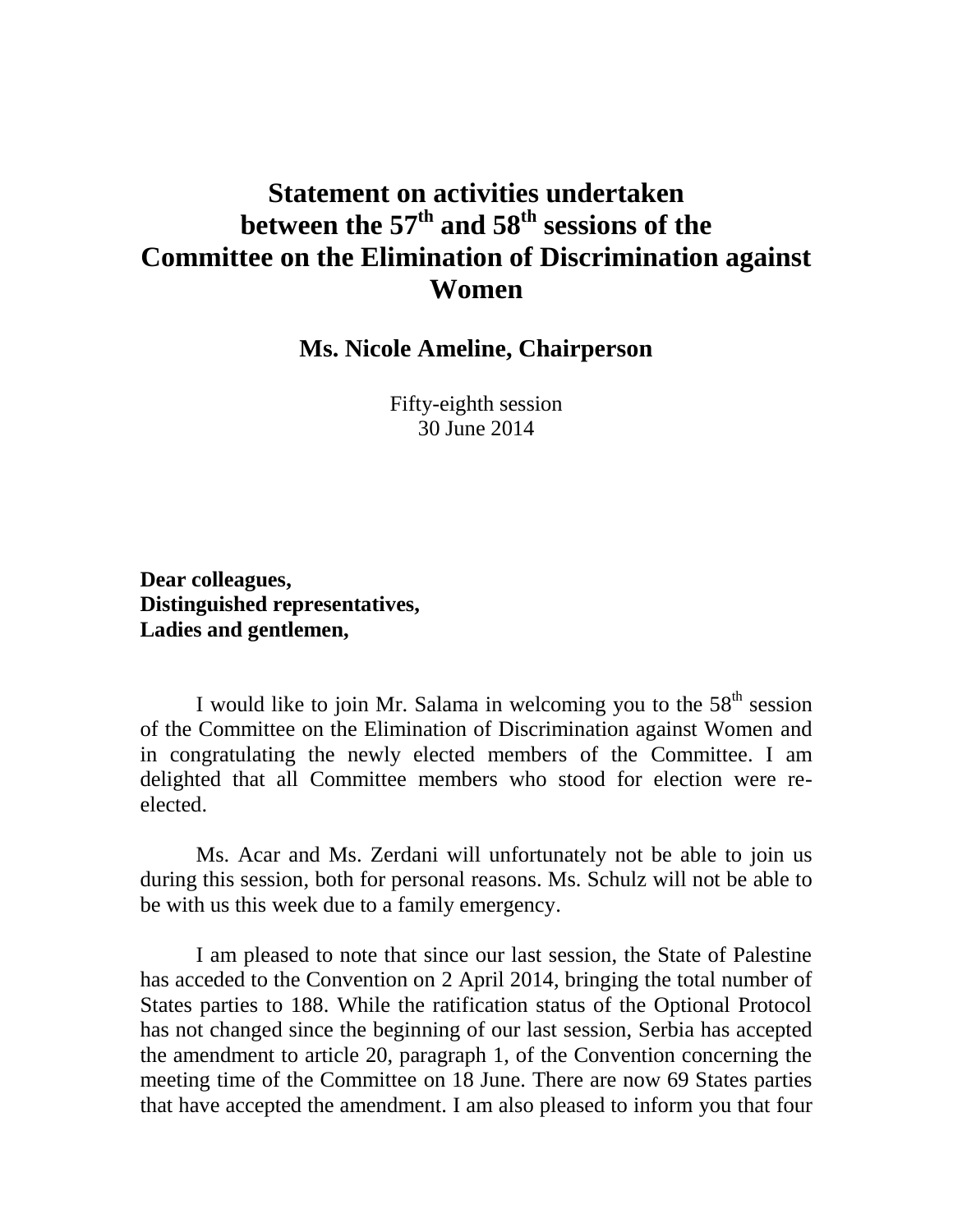States parties have submitted their periodic reports since our last session, namely Liberia, Lebanon, Eritrea and Slovenia.

Directly after our fifty-seventh session, I went to New York to participate in the opening of the  $58<sup>th</sup>$  session of the Commission on the Status of Women and, in my capacity as CEDAW Chair, to deliver the statement that we had discussed at our  $57<sup>th</sup>$  session. In particular, I conveyed our position on the centrality of women's rights and of a stand-alone genderequality goal in the post-2015 development agenda to the CSW. I am heartened to see that both these core principles of our Convention figure prominently in the zero draft of the Open Working Group on Sustainable Development Goals.

In New York, I had the opportunity again to meet with the Secretary-General, Mr. Ban Ki-moon, as well as with the new Executive Director of UN-Women, Ms. Phumzile Mlambo-Ngcuka. My meeting with the Secretary-General, and especially his acknowledgement of the importance of our general recommendation No. 30 on women in conflict prevention, conflict and post-conflict situations, as well as of our recently adopted statement on the post-2015 agenda and the elimination of discrimination against women was once more truly encouraging. The Secretary-General also showed particular interest in our State reviews at this session.

My meeting with Ms. Mlambo-Ngcuka was a very good starting point for our cooperation with UN-Women in reinforcing the implementation of the Convention and of our concluding observations. The Executive Director supported my suggestion to exchange ideas on ways to enhance the implementation of general recommendation 30 and the Convention in general, and I promised to make some concrete proposals after our present session. The Executive Director welcomed our support for a stand-alone goal in the post-2015 agenda and mentioned that the focus is now on what the content of the goal would be. Lastly, Ms. Mlambo-Ngcuka drew attention to the Beijing +20 process and invited our Committee to facilitate and contribute to the national and regional reviews. We will have an opportunity to further discuss these issues during our video conference with the Executive Director of UN-Women, Ms. Puri, this afternoon.

Also in New York, I had the chance to participate in a panel discussion on the "Empowerment of Women and Girls: Beyond Millennium Development Goals 2015", organized by the permanent Mission of Thailand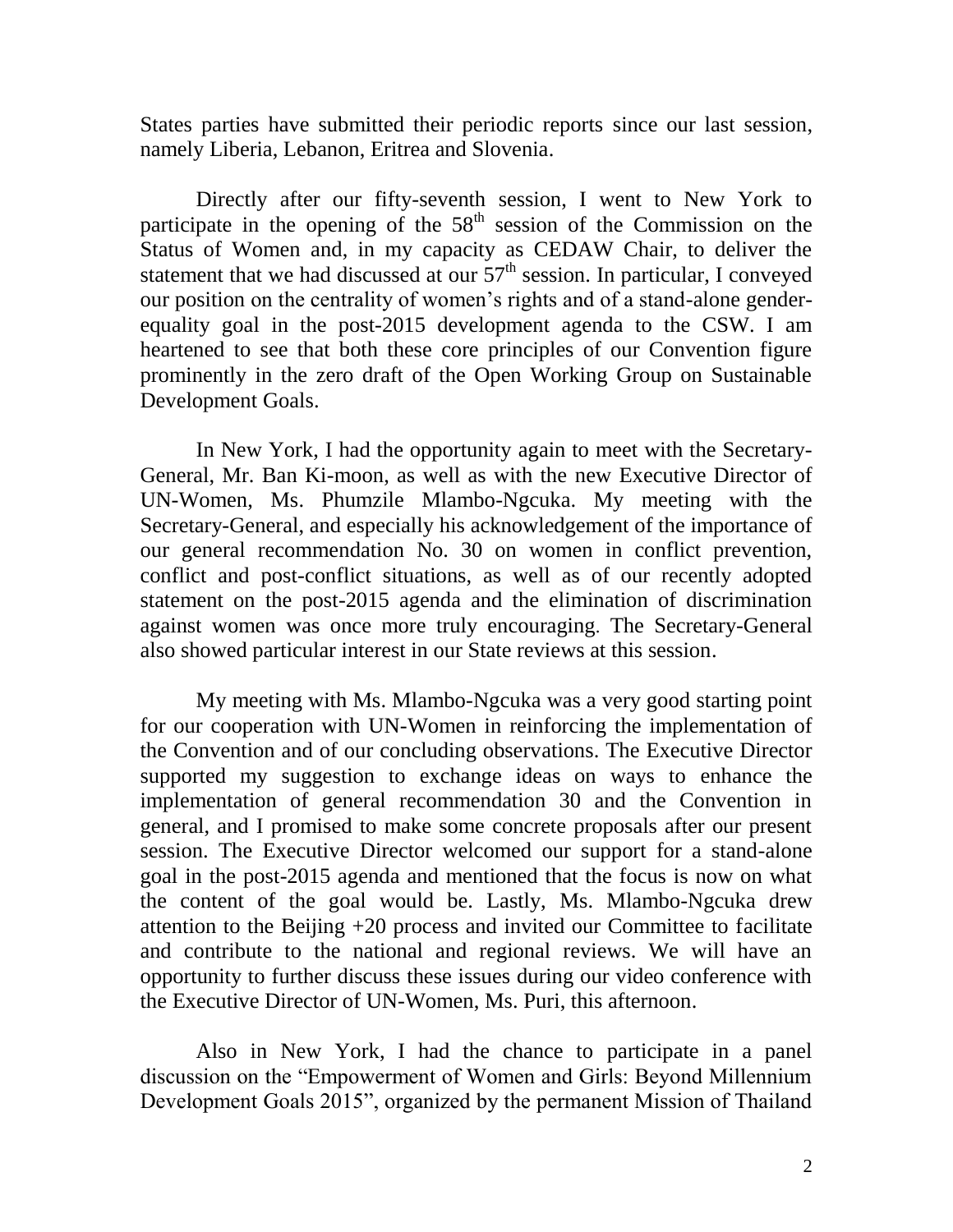on 10 March, as well as in a panel on "Stereotypes and Women in Politics", organized by IPU on 12 March.

On 30 April and 1 May, I was in Cairo, Egypt, to participate in the  $2^{nd}$ Meeting of the Permanent Arab-African Forum on Democracy and Human Rights, a space for permanent dialogue for civil society, parliamentarians, decision-makers, regional organizations, as well as specialized UN agencies, to discuss and rethink matters relating to the conditions of democracy and human rights in Africa and in the Arab world.

On 10 April 2014, I gave a presentation on the decriminalization of prostitution at a meeting organized by Amnesty International France and on 21 May, I delivered a statement at a conference organized by the OECD in Paris on gender equality in the context of development assistance.

From 12 to 15 June 2014, I participated in the "Nordic Forum Malmö 2014 – New Actions on Women's Rights", organized by the Nordic Women's Movement. The conference was a continuation of Nordic conferences held in Oslo 1988 and in Turku (Åbo) 1994. My participation provided an excellent opportunity to call for a resurge of the Convention in front of thousands of activists, organizations, politicians and other stakeholders gathered at the Malmö Arena.

At last week's Annual Meeting of Chairpersons, I was able to get a sense of the trends within the treaty body system as regards the implementation of General Assembly resolution 68/268 in the three areas for discussion, that is, the structure of the constructive dialogue, of concluding observations and the simplified reporting procedure. Of course, I was also able to contribute our views. We will need some time during our current session to discuss the outcome of the Chairs Meeting.

On Friday last week, Ms. Pomeranzi, Ms. Haidar, Ms. Gbedemah, Ms. Leinarte and I participated in an expert meeting on "Rooting the post-2015 development agenda's gender equality goal in the norms and standards of CEDAW". The meeting was organized by the Friedrich-Ebert-Foundation, in cooperation with OHCHR, and discussed the zero draft text of the currently 17 Sustainable Development Goals from a women's rights and specifically CEDAW perspective. I have asked Ms. Pomeranzi to provide the Committee with a detailed briefing on the meeting.